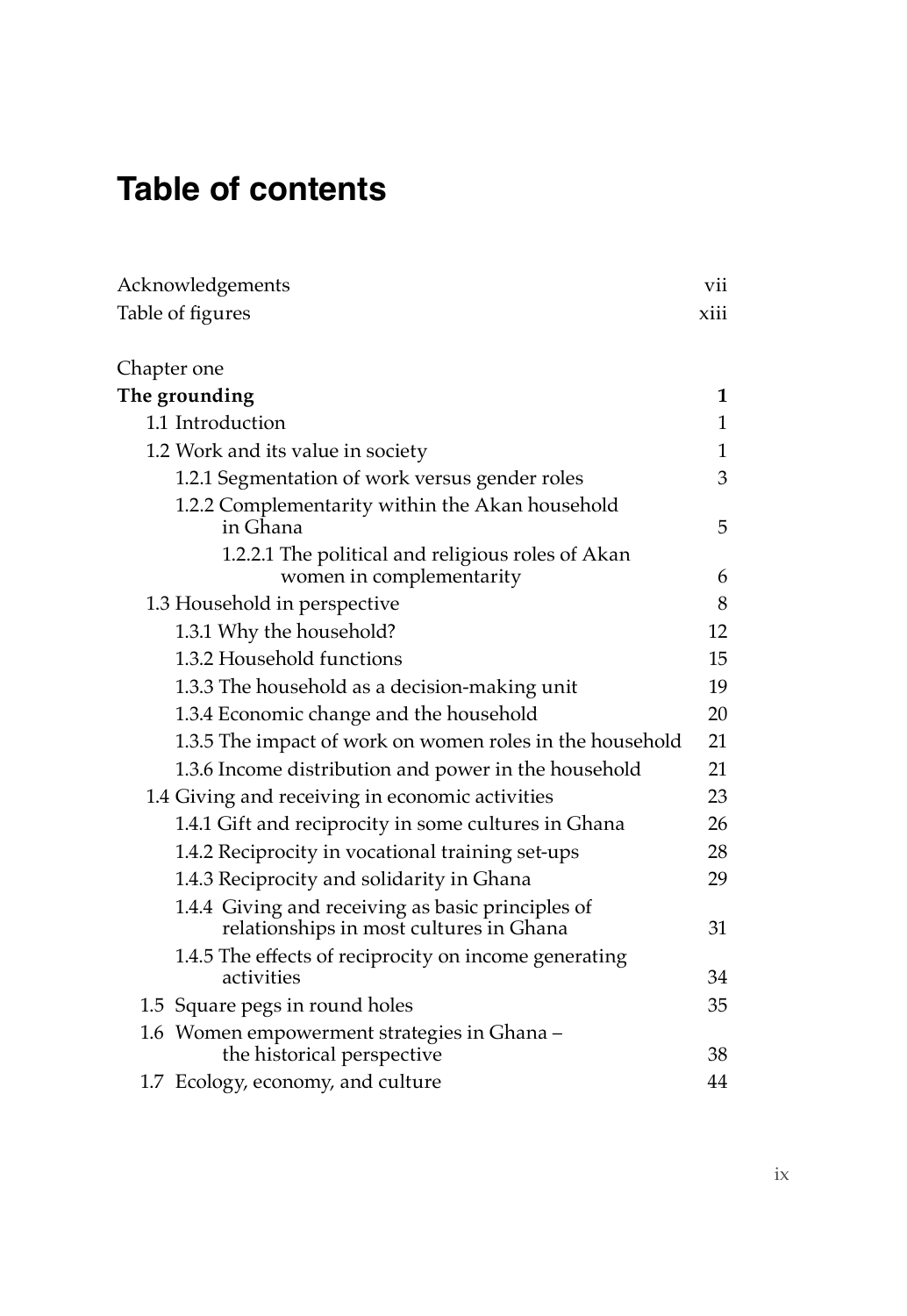| 1.8 Situating the research in context | 47 |
|---------------------------------------|----|
| 1.9 Conceptual frameworks             | 50 |
|                                       |    |
| Chapter two                           |    |
| Methodology                           | 57 |
| 2.1 Introduction                      | 57 |
| 2.2 The journey back home             | 59 |
| 2.3 The location of the research area | 62 |
| 2.3.1 Elmina                          | 63 |
| 2.3.2 Teteman-Buem                    | 65 |
| 2.4 Research instruments and validity | 69 |
| 2.5 Sampling                          | 70 |
| 2.6 Participant observation           | 72 |
| 2.7 Interviews                        | 76 |
| 2.8 Field data analysis               | 78 |
| 2.9 Ethical considerations            | 80 |
| 2.10 Chapter summary                  | 82 |
|                                       |    |

# Chapter three

| Gender and change: Beyond the weaker vessel's view                                                   | 83  |
|------------------------------------------------------------------------------------------------------|-----|
| 3.1 Introduction                                                                                     | 83  |
| 3.2 Urban participants                                                                               | 86  |
| 3.2.1 Aunty Ceci: Working the oil in Elmina Urban Centre                                             | 86  |
| 3.2.2 Kwansima: The moving bank (susu collector) in<br>Elmina Urban Centre                           | 91  |
| 3.2.3 Mamunatu: The waakye seller in Elmina Urban<br>Centre                                          | 96  |
| 3.2.4 Aunty Mansa: The baker ('Paano dan mu') in Elmina<br>Urban Centre                              | 99  |
| 3.2.5 Serwaa: The Fante kenkey seller in Elmina Urban<br>Centre                                      | 102 |
| 3.2.6 Mansima: The fishing bay service provider in Elmina<br>Urban Centre (working at 'Interberton') | 107 |
| 3.2.7 Badu: The provision store seller in Elmina Urban<br>Centre                                     | 111 |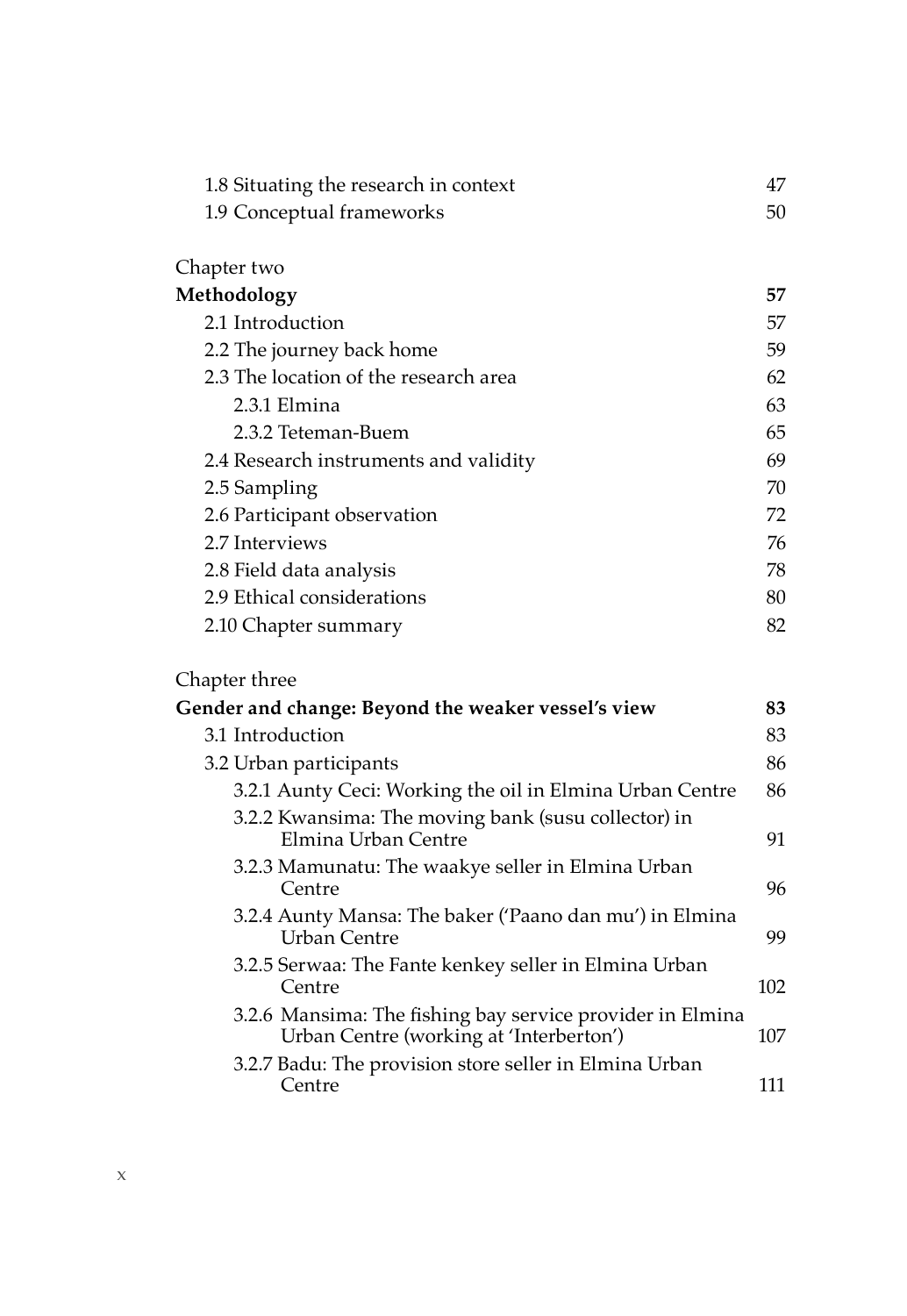| 3.3 Rural setting                                                                | 113 |
|----------------------------------------------------------------------------------|-----|
| 3.3.1 Owusuwaa: The hairdresser                                                  | 113 |
| 3.3.2 Dzifa: The mashed kenkey seller                                            | 117 |
| 3.3.3 Elinor: The food vendor                                                    | 121 |
| 3.3.4 Salamatu: The kooko seller                                                 | 124 |
| 3.3.5 Mawunya: The egg seller                                                    | 128 |
| 3.3.6 Adjo: The provision store seller                                           | 130 |
| 3.3.7 Dada Afua: The freelance trader and cocoa farmer                           | 132 |
| 3.4 Comparison of the women across urban and rural areas<br>of study             | 135 |
| 3.5 Decision-making in households: Between women's<br>money and social structure | 141 |
| 3.6 Changing roles in households: An overlap in gender roles                     | 153 |
| 3.7 Economic activities of women, blessing or curse?                             | 159 |
| 3.8 Chapter summary                                                              | 164 |

#### Chapter four

### **Between homo economicus and homo sociologicus: Exploring the moral and ritual economy of female gender's income generating activities 167** 4.1 Introduction 167 4.2 Socialization and enculturation 168 4.3 Reciprocity and trust 179 4.4 The ritual economy of funerals and women's income generating activities 193 4.5 Chapter summary 201

#### Chapter five

| Women's income generating activities: Constraints and |     |
|-------------------------------------------------------|-----|
| perceived interventions                               | 203 |
| 5.1 Introduction                                      | 203 |
| 5.2 Health constrains                                 | 203 |
| 5.2.1 Smoke                                           | 204 |
| 5.2.2 Heat and fire                                   | 206 |
| 5.3 Constrain of heavy loads and body pains           | 211 |